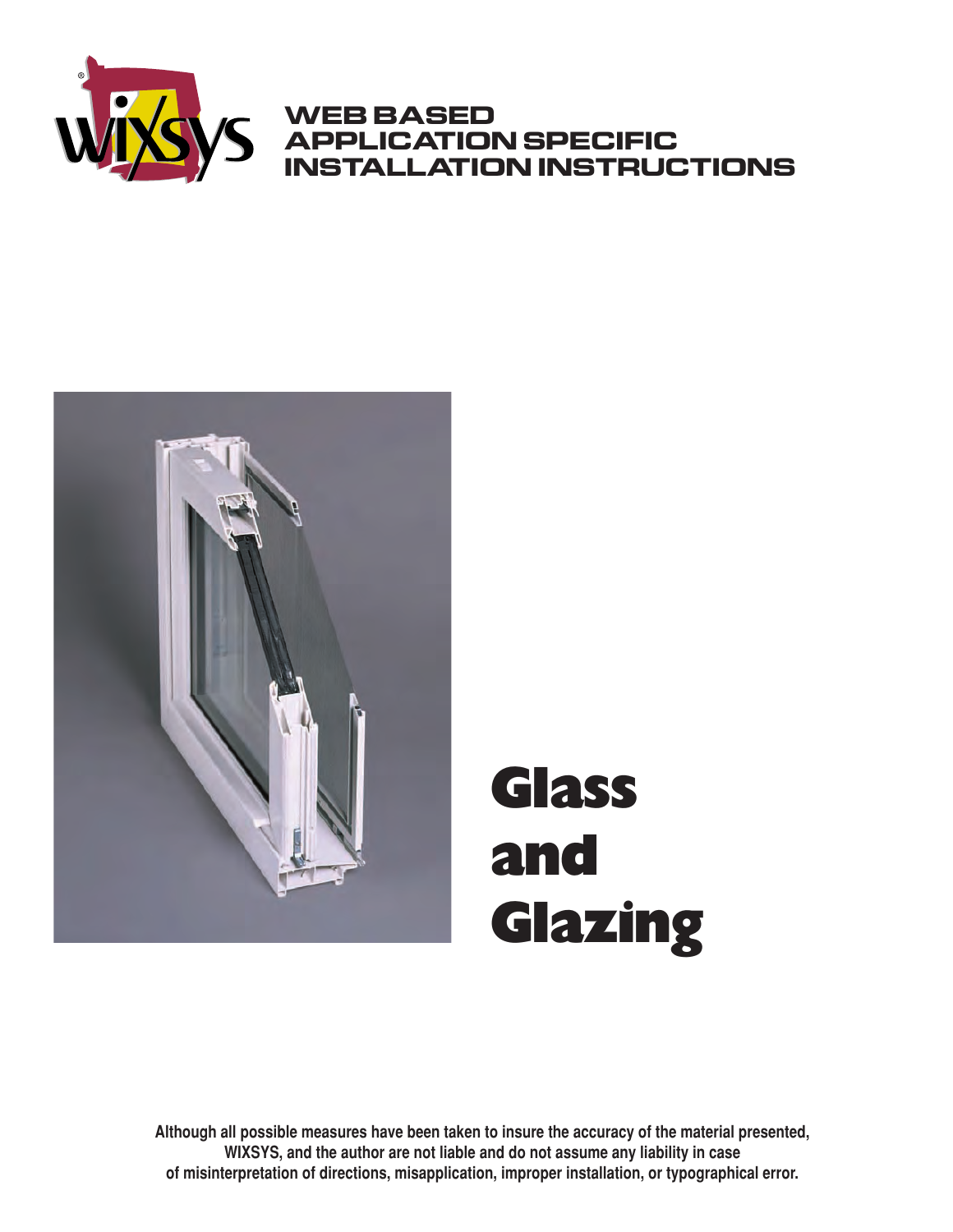## High Performance Glass and<br>Ite Dronarti Its Properties

Equally important to conveying the reasons why vinyl is the preferred framing material when purchasing Replacement Windows, are the advantages of the type of insulated glass that comes with the window. Part of the technology that stateof-the-art replacement windows offer is the insulated glass unit and its ability to retard the passage of heat out of their home in the winter, and into their home in the summer. The group of glazings currently available have become known as "High Performance" Glass.

"High Performance" is a term used to describe better performing insulated glass. It is now used by almost everyone to describe their insulated glass with a one surface, inside, coating. There is even a better performing insulated glass that has a film suspended between the panes of glass. This film has a similar performance-coating to further help it reduce heat transfer.

To understand what these High Performance Glazings do, and what they are being asked to do, it is better to review in detail how heat loss can occur through glass.

### Heat Loss through glass can occur three basic ways:

- **Conduction** is heat loss due to transfer from one part of a body to another part; or from one body to another body in direct contact.
- **Convection** is the transfer of heat from one point to another within a fluid by mixing one portion of the fluid with another.
- **Radiation** is the transfer of heat from one body to another by wave motion,

without heating the space between the two bodies.

Traditional window design minimizes conduction (which mostly occurs through the frame pieces) by using non-conducting materials like wood or vinyl. Conductive heat loss through the glass itself has been effectively eliminated by using two panes of glass and separating them with an airspace (dual pane insulated glass).

Convection (between the glass surfaces through the "fluid" air) is minimized by enlarging the space between the inner and outer panes of the glass.

Radiant Heat Loss had been largely ignored (Solar Radiation, Ultra Violet radiation, and Infrared Radiation) because it passed so easily through the glass, and through the air between the glass (emissivity), and conventional ways of blocking it diminished sometimes desirable solar heat gain and visibility.

**The Contractors Guide to Installing Vinyl Windows Contents © 2004-14 Do not reproduce without permission**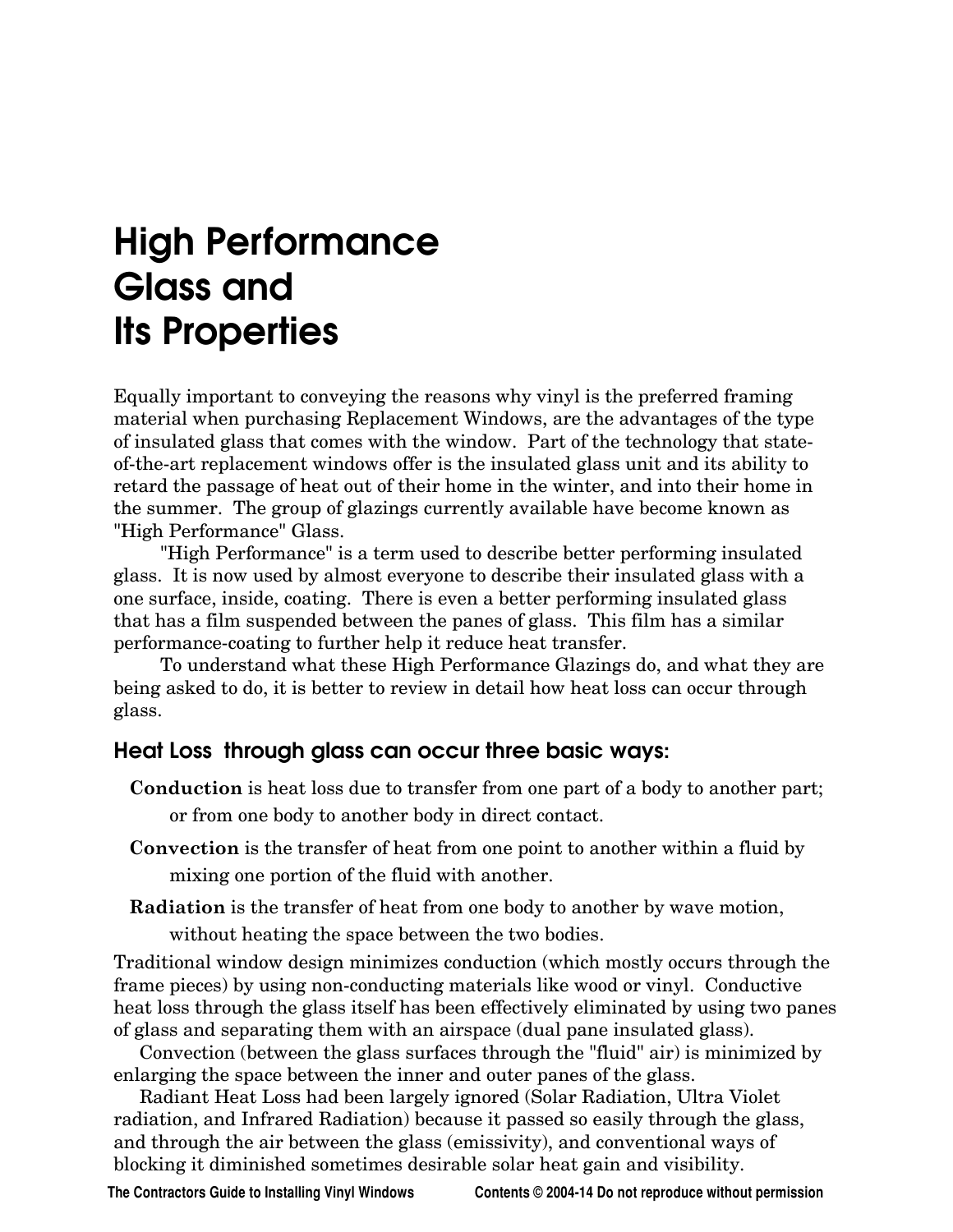High-tech coating methods allow a process where an ultra-thin metallic coating is applied on one surface of a glass panel, or separating film, and the coating retards the passage of radiation (low emissivity) enough to improve the performance of the insulated glass unit without significant loss in solar heat gain or visibility.

### Low Emissivity Coatings Retard Heat Transfer

A dual pane insulated unit with one Low "E" Glass panel and one regular panel performs equally as well as a triple pane insulated unit. In fact, a Low "E" unit blocks 85% to 90% of radiant heat, and improves the overall performance of a standard dual pane unit by as much as 55%!

There are two processes that deposit the coating on the glass. Sprayed-on Soft Coat (Sputtered Coating) has a higher effectiveness on blocking radiant heat (up to 90%), but can reduce visible light, and has to have extreme care when touched or handled due to the sensitivity of the coating.

Fused-on Hard Coat (Pyrolytic Coating) has a 5% lower effect on radiant heat (85%), but on average lets in more visible light than soft coat, and it requires less handling care since it is as hard as the glass itself.

where **Efficiency**<br>Visible light in a Low "E", dual pane insulated unit, is only reduced 5 to 6% over a single pane unit. There is no real noticeable loss in visibility. As far as Solar Heat gain, most interior solar heat gain results from direct sunlight on the interior surfaces of the room which heats them up. In the winter, with the lower angle of the sun, direct sunlight falls on the interior surfaces for maximum heat gain. And, because the Low

"E" glass keeps the heat in (no loss of the re-radiated heat) the retained solar heat gain is greater than with the regular glass.

 $\frac{1}{\sqrt{2}}$ In the summer, the sun (which is very directional in its wave emissions) has a much higher angle of incidence which prevents much of the direct sunlight from entering the home. Shade from trees, and the way in which the house faces, can substantially reduce the amount of direct sunlight entering the home that would heat-up the interior. The real problem in the summer is the super-heated driveways, exterior bricks, etc.



that radiate multi-directional heat waves that would enter the home through the windows, even long after the sun has set. Low "E" prevents the passage of this re-radiated heat into the home, keeping it cooler.

All-Season Performance The added benefit in all seasons, is the blockage of Ultra Violet Radiation. This aids in the prevention of fading of carpet, drapes, and furniture. The least expensive Low "E" Glass will block about 60% of UV Radiation. Insulated Glass units with suspended coated film can block up to 90% of UV Radiation.

**The Contractors Guide to Installing Vinyl Windows Contents © 2004-14 Do not reproduce without permission**

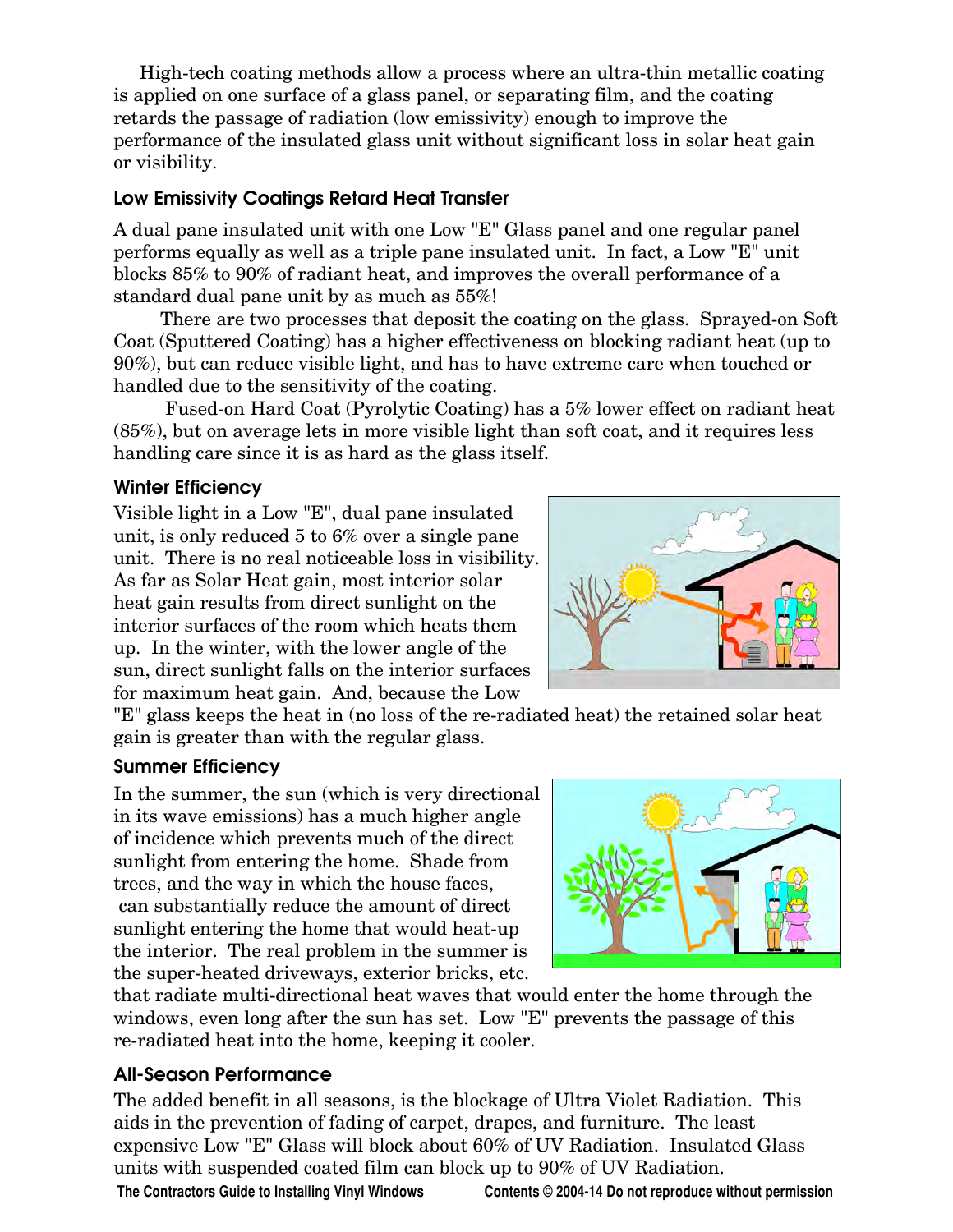Other Factors that Affect Performance<br>There are different glass thicknesses. Most Vinyl Replacement Windows utilize 3/4" or 7/8" insulated glass units. The insulating value of a dual pane unit is based on its ability to block heat passage due to conduction and convection.

Most data indicates that the maximum resistance to heat flow of an airspace is reached at a thickness of 5/8" to 3/4". For glass spacing greater than this, decreasing conduction is offset by increasing convection, and there is little increase in net resistance.

There are possibilities other than increasing airspace that can be explored. Radiant heat loss can be reduced by lowering the emissivity of the glass. There are two other ways to improve the balance between the effects of conduction and convection:

1. The airspace can be limited to its maximum effectiveness zone (5/8" - 3/4"), but the number of air spaces can be increased; or

2. the air in the space between the glass can be replaced with a gas that has a greater ability to block conduction.

The first is the principle behind Triple Glazing which is, in effect, two units of insulating air (between two outer panes of glass) separated by a single center pane of glass. And units with suspended film barriers also effectively create two dead air spaces - one on either side of the film without the additional weight of the third pane of glass.

The second method is successful because it uses inert Argon or Krypton gas as a substitute for the air between the two panes of glass. These gases are superior to plain air (even in spaces larger then 3/4") in reducing heat loss. Gas filling, used in conjunction with Low "E" coating, or suspended film units, is even more effective because conduction represents a larger fraction of the total heat transfer of coated units than of uncoated glass units.